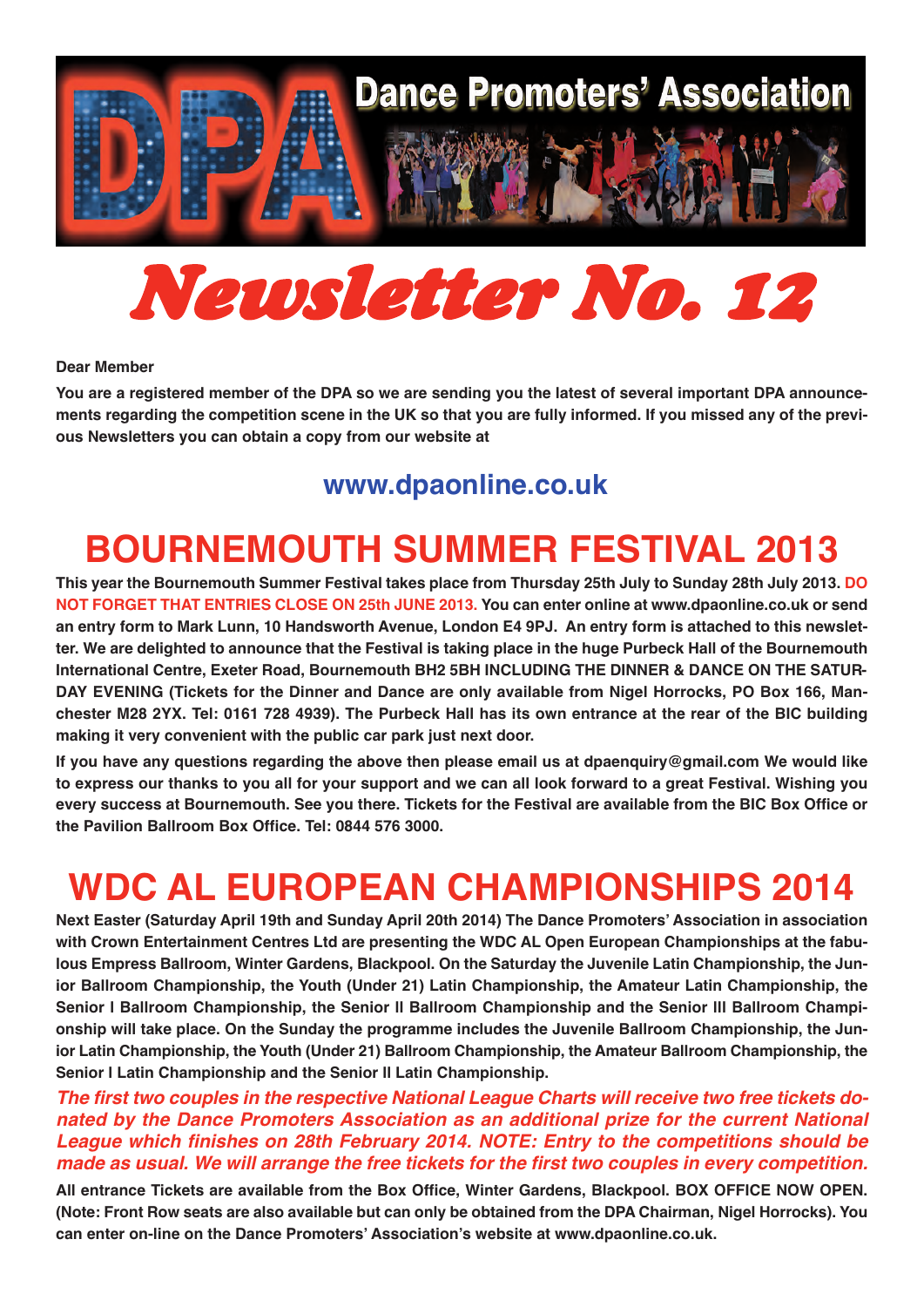# **WDC AL EUROPEAN CHAMPIONSHIPS 2014**

**ON-LINE ENTRIES ARE NOW OPEN - VISIT OUR WEBSITE AT www.dpaonline.co.uk ALL ENTRIES IN ADVANCE - CLOSING DATE 28th FEBRUARY 2014**

**Further details about postal entries will be issued nearer the time.**

## **NATIONAL LEAGUE 2013/4**

**Professional competitors should note that due to lack of support the Professional National League (Ballroom and Latin) has been discontinued for the 2013/4 season. This policy will be reviewed from time to time in the hope that we can re-introduce this at some future date.**

**Shortly the top 12 couples in the Under 35 and Over 35 2012/1013 charts for Pre- Championships, Intermediates, Novices and Beginners will be contacted by the Dance Promoters Association to offer them free tickets and entry to dance in the GRAND FINALS which are being held on the Thursday evening (July 25th 2013) of the Bournemouth Summer Festival. IF YOU ARE ONE OF THESE TOP TWELVE COUPLES AND ARE UNABLE TO AT-TEND PLEASE LET US KNOW NOW (prior to invitations being issued) in order that the opportunity to compete in these prestigious competitions can be offered to the next couples in line. These competitions are only open for the top 12 couples (Top 12 Under 35s and Top 12 Over 35s). Many thanks. Just send an e-mail to dpasecretary@googlemail.com if you know that you are not able to attend.**

# **SEQUENCE NATIONAL LEAGUE 2013/4**

**From October 1st in the new National League charts the Social Chart will be split into Under 35 Social National League Chart and Over 35 Social National League Chart. If there are several Social competitions (Under 35, Over 35, Open) on the same day only the best result of the day will be included in the respective chart.**

# **LIVE STREAMING AT THE BRITISH OPEN**

**Live from the Wintergardens: Share the Magic of the 2013 Blackpool Festival of Dance as it Happens- only from DSI TV!**

**As the eyes of the dance world turn towards Blackpool in May, join DSI TV for live and exclusive coverage of the Amateur Latin and Ballroom and Professional Latin and Ballroom Competitions. After their successful Wednesday night live streaming test from the Junior Blackpool Festival, which provoked such lovely feedback, it's all systems go for May! DSI TV's Live Streaming will feature the top class production you enjoyed at the International from the Royal Albert Hall and the UK from Bournemouth in January. As a dry run they streamed selected competitions from the Blackpool Junior Festival last week and had some truly tremendous feedback with viewers saying it was just like being there and that they'd captured the atmosphere and style of Wednesday evening in the Empress Ballroom!**

**You're guaranteed all the action for £3.50 per day for Friday 24th May - Monday 27th May and £5 per day for Tuesday 28th May - Friday 31st May, live as it happens from the Winter Gardens. Or why not save money and go for the one week pass and get all eight days of live coverage for just £20!**

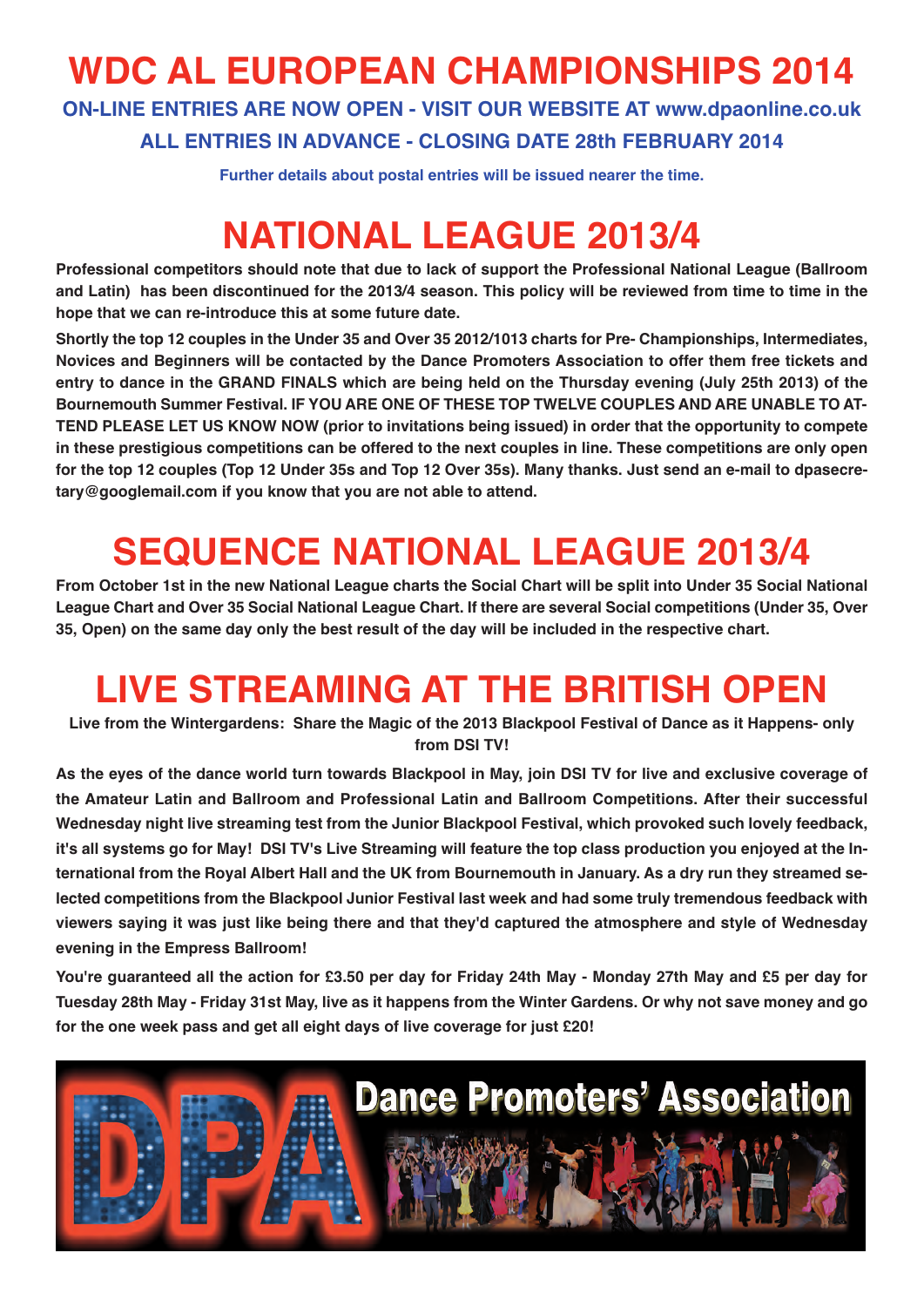

**And not only will you be able to watch both Amateur and Professional Ballroom and Latin competitions as they happen, their Team of professional experts will offer in-depth and analysis, interviews, features and more between the rounds so that you can enjoy a continuous and uninterrupted night of the very best Dance entertainment each evening! Watch on your PC, Tablet or Phone, or why not plug in your laptop display to your Television to watch on the big screen! They have a limited number of video streams, so register NOW to reserve your frontrow place at the the greatest dance show of the year!**

#### **Prices:**

**May 24 - Professional RS Latin & Senior Ballroom (from 6.30pm) £3.50 May 25 - Under 21 Latin & Team Match (from 7pm) £3.50 May 26 - Amateur RS Ballroom and Latin (from 10am) £3.50 May 27 - Professional RS Ballroom & Senior Latin (from 6pm) £3.50 May 28 - Amateur Latin/Under 21 Ballroom (from 6pm) £5.00 May 29 - Professional Latin/Ballroom Formation (from 6pm) £5.00 May 30 - Amateur Ballroom/Exhibition (from 7pm) £5.00 May 31 - Professional Ballroom/Latin Formation (from 6pm) £5.00 One week Pass - watch all days above £20.00 Start times are approximate and subject to final confirmation**

### **To book go to the DSI website at www.dsi-london.tv/blackpool**

**If you have any questions please contact a member of the Management Executive Committee of the Dance Promoters' Association who are**

> **Nigel Horrocks (Chairman). Email: dpachairman@gmail.com David Trueman (Secretary). Email: dpasecretary@googlemail.com Jackie Conway (Treasurer). Email: dpatreasurer@googlemail.com John Leach. Email: editor@dance-news.co.uk Mark Lunn. Email: dpachairpersonsouth@gmail.com David Douglass. Email: susan390franklin@btinternet.com Robert Barley. Email: dpasecretarywaleswest@gmail.com Derrick Squires. Telephone: 01708 740707 Gary Foster. Email: fosterdance@hotmail.com Margaret Redmond. Email: dpachairpersonnorth@gmail.com Stan Page (Honorary President). Telephone 0121 453 1351**

### **ALL GENERAL ENQUIRIES SHOULD BE ADDRESSED TO dpaenquiry@googlemail.com**

**Newsletter issued to All Members of the Dance Promoters' Association by the Management Executive Committee**

**of the Dance Promoters' Association.**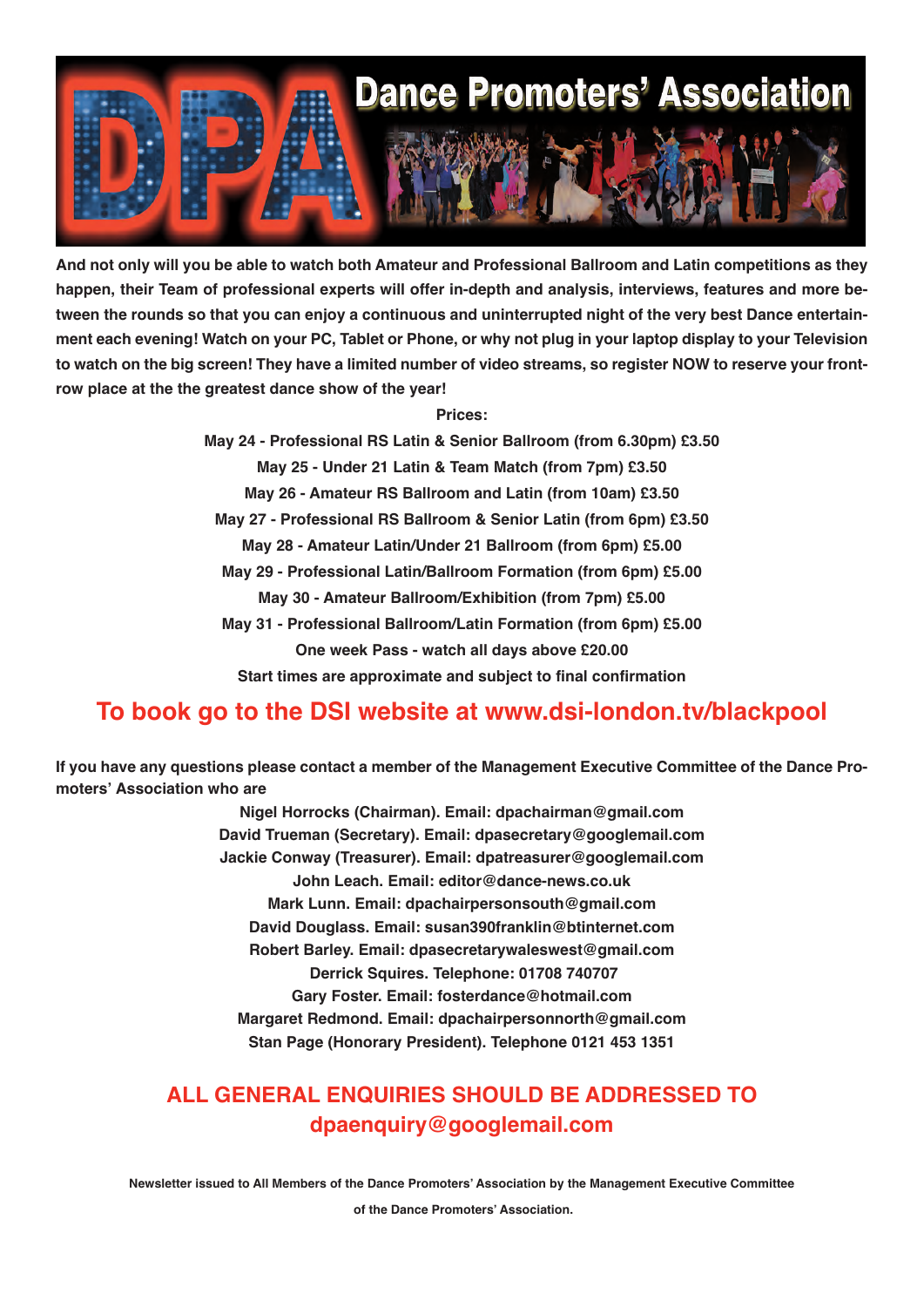

#### **The 24th Annual Bournemouth Summer Festival Incorporating E UNITED KINGDOM 'CLOSED' CHAMPIONS PURBECK HALL, B.I.C., BOURNEMOUTH Thursday, Friday, Saturday & Sunday 25th, 26th, 27th and 28th JULY 2013**.<br>I Lengus al Leag

#### **THURSDAY 25th JULY**

**Doors Open 5.00pm First Rounds 6.00pm All Times for Doors Open and First Rounds will be confirmed once the entries have closed. Th01 Bournemouth Masters Juvenile 8 Dance (WTFQCSRJ) Th02 Bournemouth Masters Junior 10 Dance Th03 Bournemouth Masters Senior 10 Dance Th04 United Kingdom Closed Amateur 10 Dance Championship NEW Th05 United Kingdom Closed Juvenile All Girls Ballroom Championship (WTFQ) NEW Th06 United Kingdom Closed Junior All Girls Latin Championship (CSRJ) NEW Th07 United Kingdom Closed U/14s Ballroom Championship (WTFQ) Plus United Kingdom DPA/BDF National League Invitation Grand Finals**

**The top 12 couples who have qualified in the relevant DPA/BDF National League tables will be invited to compete in these invitation events, to ascertain the overall United Kingdom DPA/BDF National League Winners.**

United Kingdom DPA/BDF National League Under 35's Beginners (WQ); United Kingdom<br>DPA/BDF National League Under 35's Beginners (CJ); United Kingdom DPA/BDF National<br>League Over 35's Beginners (WQ); United Kingdom DPA/BDF Na **(RC; ; United Kingdom DPA/BDF National League Under 35's Intermediate (WFQ); United Kingdom DPA/BDF National League Under 35's Intermediate (CSJ); United Kingdom DPA/BDF National League Over 35's Intermediate (WFQ); United Kingdom DPA/BDF National League Over 35's Intermediate (CSJ); United Kingdom DPA/BDF National League Under 35's Pre Championship (WTFQ); United Kingdom DPA/BDF National League Under 35's Pre Championship (CSRJ); United Kingdom DPA/BDF National League Over 35's Pre Championship (WTFQ); United Kingdom DPA/BDF National League Over 35's Pre Championship (CSRJ)**

### **FRIDAY 26th JULY**

**Doors Open 10.30am First Rounds 11.15am NEW FD01 United Kingdom Juvenile Closed All Girls Latin Championship (CSRJ) NEW FD02 United Kingdom Junior Closed All Girls Ballroom Championship (WTFQ) NEW FD03 United Kingdom Closed Under 14s Latin Championship (CSRJ) NEW FD04 NL Bournemouth Masters U/35s Beginners (WF) NEW FD05 NL Bournemouth Masters O/35s Beginners (WF) NEW FD06 NL Bournemouth Masters U/35's Novice (WQ) NEW FD07 NL Bournemouth Masters O/35s Novice (WQ) NEW FD08 NL Bournemouth Masters U/35s Intermediate (WTF) NEW FD09 NL Bournemouth Masters O/35s Intermediate (WTF) NEW FD10 NL Bournemouth Masters U/35s Pre Championship (WTFQ) NEW FD11 NL Bournemouth Masters O/35s Pre Championship (WTFQ) NEW FD12 NL Bournemouth Masters U/35s Beginners (CS) NEW FD13 NL Bournemouth Masters O/35s Beginners (CS) NEW FD14 NL Bournemouth Masters U/35s Novice (SJ) NEW FD15 NL Bournemouth Masters O/35s Novice (SJ) NEW FD16 NL Bournemouth Masters Un/35s Intermediate (RCJ) NEW FD17 NL Bournemouth Masters O/ 35s Intermediate (RCJ) NEW FD18 NL Bournemouth Masters U/35s Pre Championship (CSRJ) NEW FD19 NL Bournemouth Masters O/35s Pre Championship (CSRJ)**

#### **First Rounds 5.15pm**

**FE01 NL Bournemouth Masters Juvenile Ballroom Championship (WTFQ) FE02 NL Bournemouth Masters Junior Ballroom Championship (WTFQ VW Semi & Final) FE03 NL United Kingdom Closed U/21 Ballroom Championship (WTFQ VW Semi & Final) FE04 NL Bournemouth Masters Senior 1 Ballroom Championship (WTFQ VW Semi & Final) FE05 NL Bournemouth Masters Juvenile Latin Championship (CSRJ) FE06 NL Bournemouth Masters Junior Latin Championship (CSRP Jive Semi & Final) NEW FE07 NL United Kingdom Closed Senior 2 Ballroom Championship (WTFQ) FE08 NL Bournemouth Masters Senior 1 Latin Championship (CSRP Jive Semi & Final)**

### **SATURDAY 27th JULY**

**Doors Open 8.15am First Rounds 9.00am SA01 NL United Kingdom Closed Amateur Latin Championship (CSRPJ) SA02 NL United Kingdom Closed Professional Ballroom Championship (WTFQ VW Semi & Final) SA03 NL United Kingdom Closed Professional Latin Championship (CSRP J Semi & Final) SA04 NL United Kingdom Closed U/21 Latin Championship (CSRP Jive Semi & Final) SA05 NL United Kingdom Closed Senior 1 Latin Championship (CSRP Jive Semi & Final) NEW SA06 NL United Kingdom Closed Senior 3 Ballroom Championship (WTFQ) NEW SA07 NL UK Closed U/35s Pre Championship (WFQ) NEW SA08 NL UK Closed O/35s Pre Championship (WFQ)**

**NEW SA09 NL UK Closed U/35's Pre Championship (CSJ) NEW SA10 NL UK Closed Over 35s Pre Championship (CSJ) NEW SA11 NL UK Closed Open Intermediate (WQ) NEW SA12 NL UK Closed Open Intermediate (CJ)**

#### **SATURDAY EVENING July 27th 2013 FESTIVAL DINNER & DANCE**

**Featuring ROSS MITCHELL, His Band & Singers including the SEMI-FINALS & FINALS OF THE PRO BALLROOM, PRO LATIN, AMATEUR LATIN & THE FINAL OF UNDER 21 LATIN DINNER & DANCE TICKETS £49.50 -**

**TICKETS FROM DPA Chairman, Nigel Horrocks, P.O. Box 166, Manchester M28 2YX Tel: 0161 728 4939**

### **SUNDAY 28th JULY**

**Doors Open 8.15am First Rounds 9.00am SU01 United Kingdom Closed Professional 10 Dance Championship SU02 NL United Kingdom Closed Juvenile Ballroom Championship (WTFQ) SU03 NL United Kingdom Closed Juvenile Latin Championship (CSRJ) SU04 NL United Kingdom Closed Junior Ballroom Championship (WTFQ VW Semi & Final) SU05 NL United Kingdom Closed Junior Latin Championship (CSRP Jive Semi & Final) SU06 Bournemouth Masters U/14s (FQ ): : SU07 Bournemouth Masters U/14s (CJ) SU08 Bournemouth Masters Junior Novice (WQ): : SU09 Bournemouth Masters Junior Novice (RC) SU10 Bournemouth Masters U/11s (FQ) : : SU11 Bournemouth Masters U/11s (RS) SU12 Bournemouth Masters Juvenile Novice (WQ): : SU13 Bournemouth Masters Juvenile Novice (CJ)**

#### **SUNDAY 28th JULY**

**Doors Open 2.00pm First Rounds 3.00pm SU14 NL United Kingdom Closed Amateur Ballroom Championship (WTVFQ) SU15 NL United Kingdom Closed Senior 1 Ballroom Championship (WTFQ VW Semi & Final) SU16 United Kingdom Closed O/50s Ballroom Championship (WTFQ) NEW SU17 NL United Kingdom Closed Senior 2 Latin Championship (CSRJ) NEW SU18 United Kingdom Closed O/50s Latin Championship (CSRJ) SU19 NL Bournemouth Festival U/35s Pre-Championship (WFQ) SU20 NL Bournemouth Festival O/35s Pre-Championship (WFQ) SU21 NL Bournemouth Festival U/35s Pre-Championship (CRJ) SU22 NL Bournemouth Festival O/35s Pre-Championship (CRJ) SU23 NL Bournemouth Festival Open Intermediate (WF) SU24 NL Bournemouth Festival Open Intermediate (SJ) SU25 NL Bournemouth Festival Open Novice (FQ): : SU26 NL Bournemouth Festival Open Novice (SJ)**

**All Times for Doors Open and First Rounds will be confirmed once the entries have closed.**

### **ALL ENTRIES IN ADVANCE BY JUNE 25th 2013 NO ENTRIES ON THE DAY - NO LATE ENTRIES**

**You Can Now Enter On-Line at www.dpaonline.co.uk or send to Mark Lunn, 10 Handsworth Avenue, London E4 9PJ**



### **Dance Promoters' Association**

**Chairman : Nigel Horrocks Secretary: David Trueman Treasurer: Jackie Conway Executive Management Committee Robert Barley, David Douglass, Gary Foster, John Leach, Mark Lunn, Margaret Redmond, Derrick Squires Honorary President: Stan Page**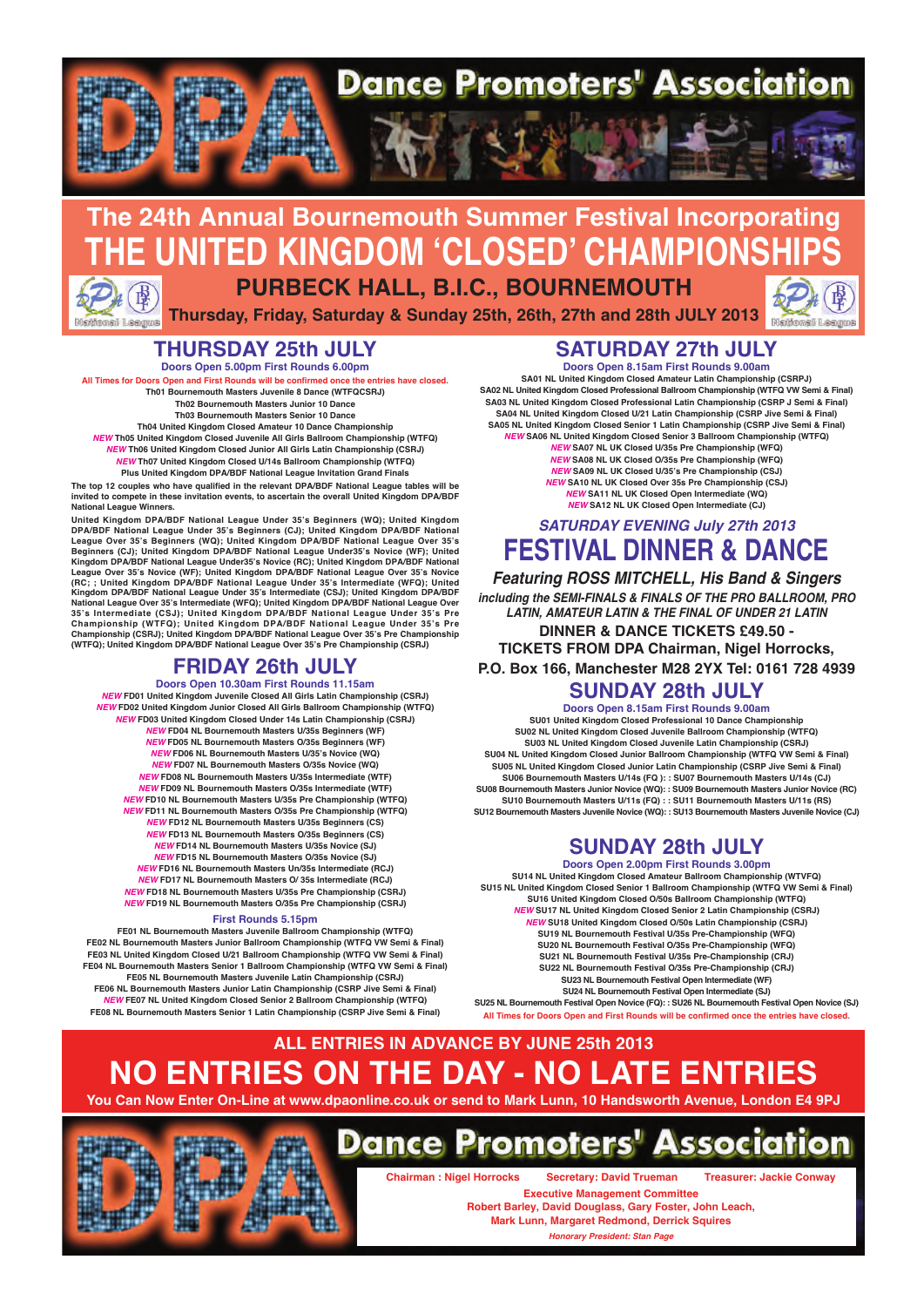